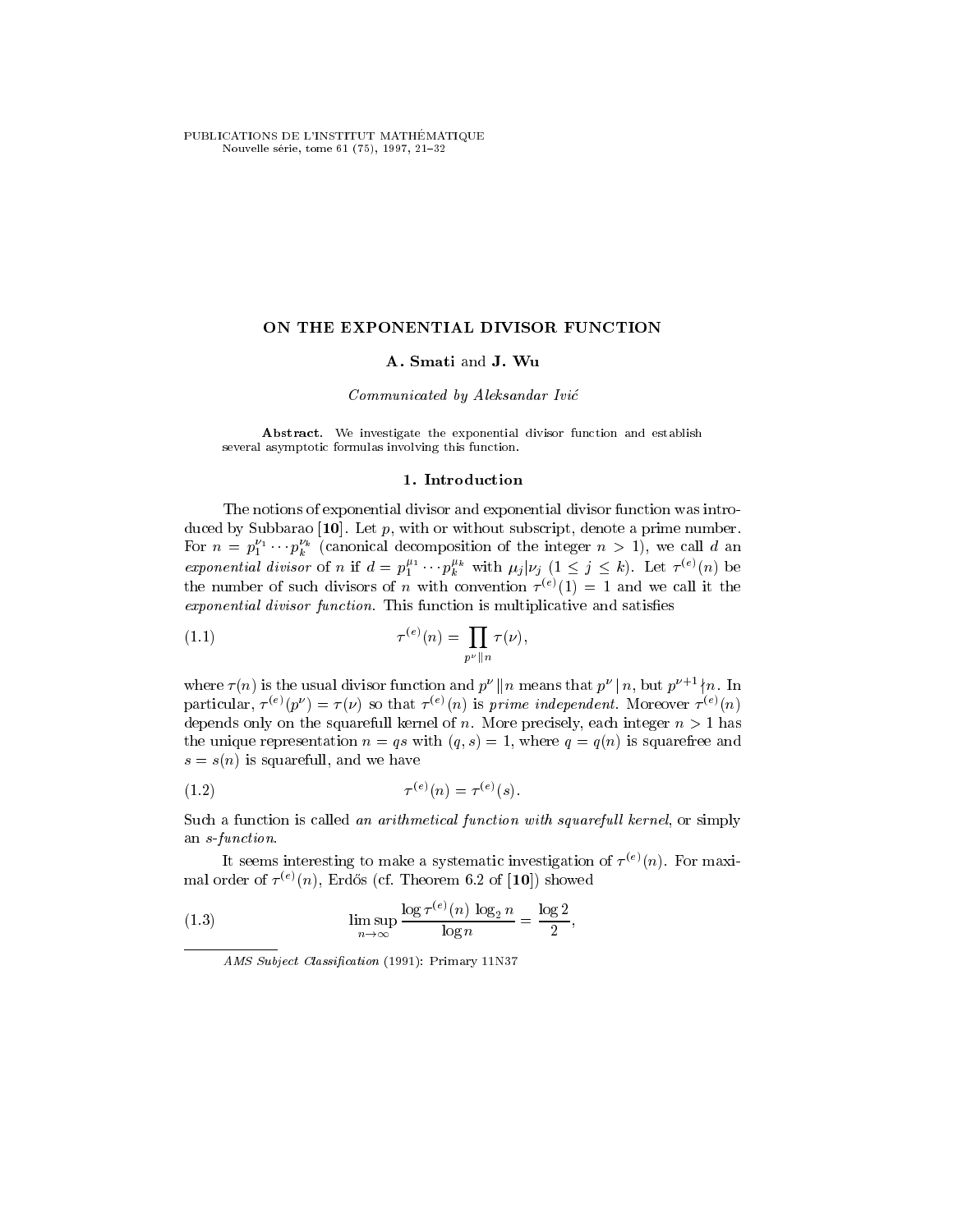where  $\log_k$  is the k-fold iterated logarithm. Recently Wu [12, Theorem 1] proved, by a simple convolution argument, the asymptotic formula

(1.4) 
$$
\sum_{n \le x} \tau^{(e)}(n) = A_1 x + A_2 x^{1/2} + O(x^{2/9} \log x),
$$

where  $A_1 := \prod_p (1 + \sum_{\nu=2}^{\infty} {\{\tau(\nu) - \tau(\nu-1)\}} p^{-\nu}), A_2$  are two effective constants. This answers an open question in [10].

The aim of this paper is to consider further other analogues of some known results on  $\tau(n)$  in the case of  $\tau^{(e)}(n)$ : Titchmarsh's exponential divisor problem, mean value of  $\tau_{\rm tot}/n-1$ ) over integers free of large prime factors, the etc. Most of our results can be generalized to other prime-independent multiplicative s-functions f, only if  $f^*(\nu) := f(p^{\nu})$  does not increase too rapidly. To avoid unnecessary length, we restrict ourselves to the case of  $\tau^{(n)}(n)$ .

Acknowledgements. The authors are grateful to A. Ivic for his comments on an earlier version of this paper.

#### 2. Exponential divisor problem of Titchmarsh

 $\sum_{p \leq x} \tau(p-1)$ . The best result known to date is due to Fouvry [4, Corollaire The Titchmarsh divisor problem consists of the evaluation of  $T(x):=$ 1], Bombieri, Friedlander and Iwaniec  $[1,$  Corollary 2], who independently proved, by an application of a theorem of Bombieri-Vinogradov type, that for any fixed  $A > 0$ , we have

$$
T(x) = B_1 x + B_2 \text{ li } x + O_A(x/(\log x)^A),
$$

where

$$
\text{li}\ x:=\int_2^x \frac{\delta t}{\log t},\qquad B_1:=\prod_p\Big(1+\frac{1}{p(p-1)}\Big),\qquad B_2:=\gamma-\sum_p\frac{\log p}{1+p(p-1)},
$$

and  $\gamma$  is the Euler constant.

We propose here to consider the exponential divisor problem of Titchmarsh, i.e. to evaluate the summatory function  $T^{(e)}(x) := \sum_{p \leq x} \tau^{(e)}(p-1)$ . Our result is as follows.

THEOREM 1. For any fixed  $A > 0$ , we have

$$
T^{(e)}(x) = C \operatorname{li} x + O_A(x/(\log x)^A)
$$

with  $C := \prod_{p} (1 + \sum_{\nu=2}^{\infty} {\{\tau(\nu) - 1\} p^{-\nu}})$ .

*Proof.* Here and in the sequel, the letters  $s$  and  $q$  denote respectively generic squarefull and squarefree integers. As usual, let  $\mu(d)$  be the Möbius function and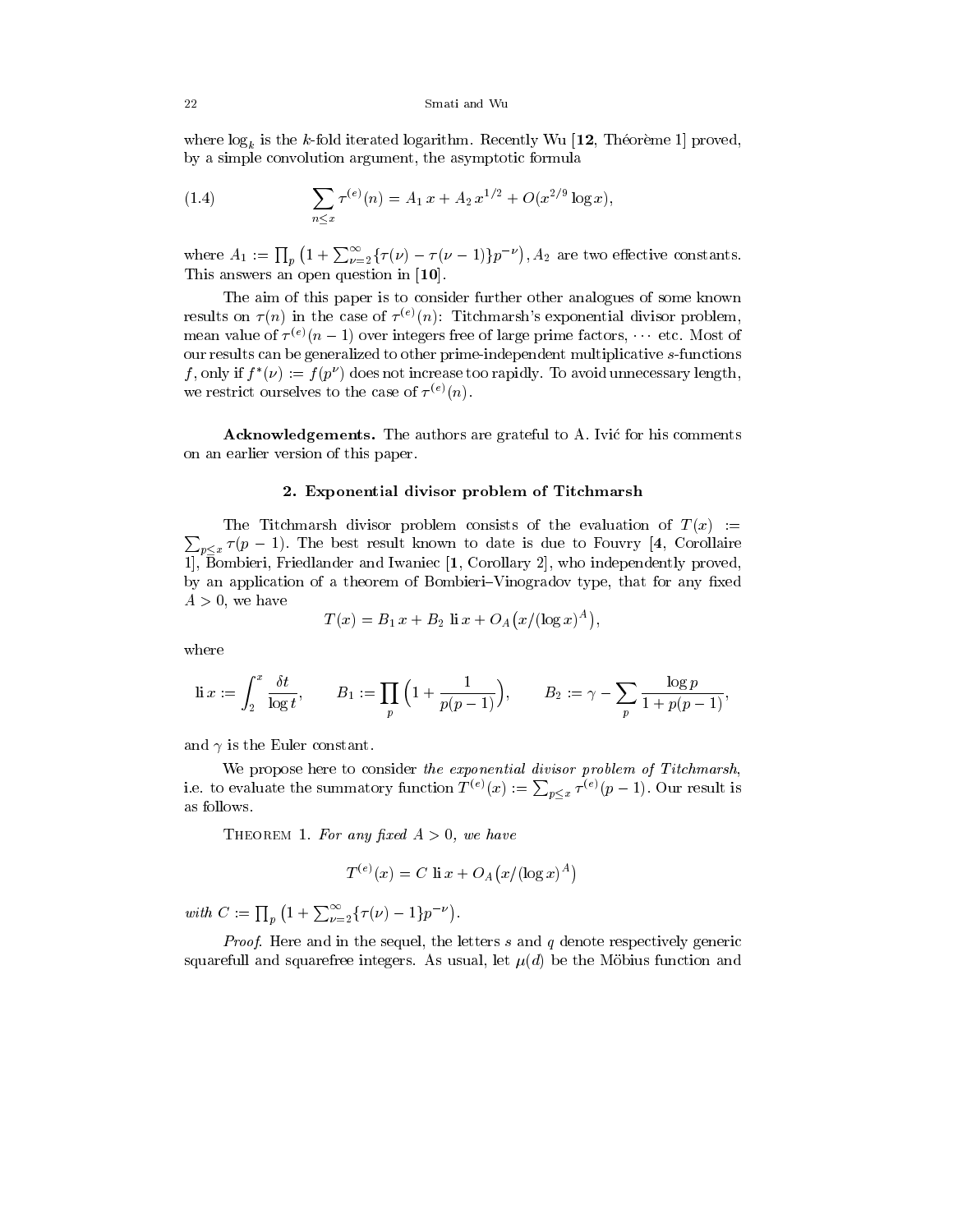$\varphi(d)$  the Euler function. Writing  $p - 1 = qs$  with  $(q, s) = 1$  and in view of (1.2), we find that

$$
T^{(e)}(x) = \sum_{s \le x} \tau^{(e)}(s) \sum_{\substack{q \le (x-1)/s \\ qs+1=p, (q,s)=1}} 1 = \sum_{s \le x} \tau^{(e)}(s) \sum_{\substack{n \le (x-1)/s \\ ns+1=p, (n,s)=1}} \mu(n)^2.
$$

With the aid of the relation

(2.1) 
$$
\mu(n)^2 = \sum_{d^2|n} \mu(d),
$$

we can show, by interchanging the summations and the Möbius inversion formula, that

$$
T^{(e)}(x) = \sum_{s \le x} \tau^{(e)}(s) \sum_{d \le \sqrt{(x-1)/s}} \mu(d) \sum_{\substack{\ell \le (x-1)/d^2s \ (\ell,s)=1}} 1
$$
  
= 
$$
\sum_{s \le x} \tau^{(e)}(s) \sum_{\substack{d \le \sqrt{(x-1)/s} \\ d \le \sqrt{(x-1)/s}}} \mu(d) \sum_{m|s} \mu(m) \sum_{\substack{n \le (x-1)/d^2ms \ (\ell,s)=1}} 1.
$$

Obviously, the last sum over  $n$  is equal to the number of primes not to exceed  $x$ and congruent to 1 modulo  $d^2ms$ . Defining  $\pi(x; a, \ell) := |\{p \leq x : p \equiv a \pmod{\ell}\}|$ for  $(a, \ell) = 1$ , it follows

(2.2) 
$$
T^{(e)}(x) = \sum_{s \le x} \tau^{(e)}(s) \sum_{\substack{d \le \sqrt{(x-1)/s} \\ (d,s)=1}} \mu(d) \sum_{m|s} \mu(m) \pi(x; 1, d^2ms).
$$

Let Y,  $Z \in [1, (\log x)^{10A}]$  be two parameters to be chosen later. We divide the triple sums on the right-hand side of (2.2) into three parts:

$$
T_1^{(e)}(x) := \sum_{s \le Y} \tau^{(e)}(s) \sum_{\substack{d \le Z \\ (d,s)=1}} \mu(d) \sum_{m|s} \mu(m) \pi(x; 1, d^2 ms),
$$
  

$$
T_2^{(e)}(x) := \sum_{s \le Y} \tau^{(e)}(s) \sum_{\substack{Z < d \le \sqrt{(x-1)/s} \\ (d,s)=1}} \mu(d) \sum_{m|s} \mu(m) \pi(x; 1, d^2 ms),
$$
  

$$
T_3^{(e)}(x) := \sum_{Y < s \le x} \tau^{(e)}(s) \sum_{\substack{d \le \sqrt{(x-1)/s} \\ (d,s)=1}} \mu(d) \sum_{m|s} \mu(m) \pi(x; 1, d^2 ms).
$$

Using the trivial estimate

$$
\pi(x; 1, d^2ms) \le x/d^2ms
$$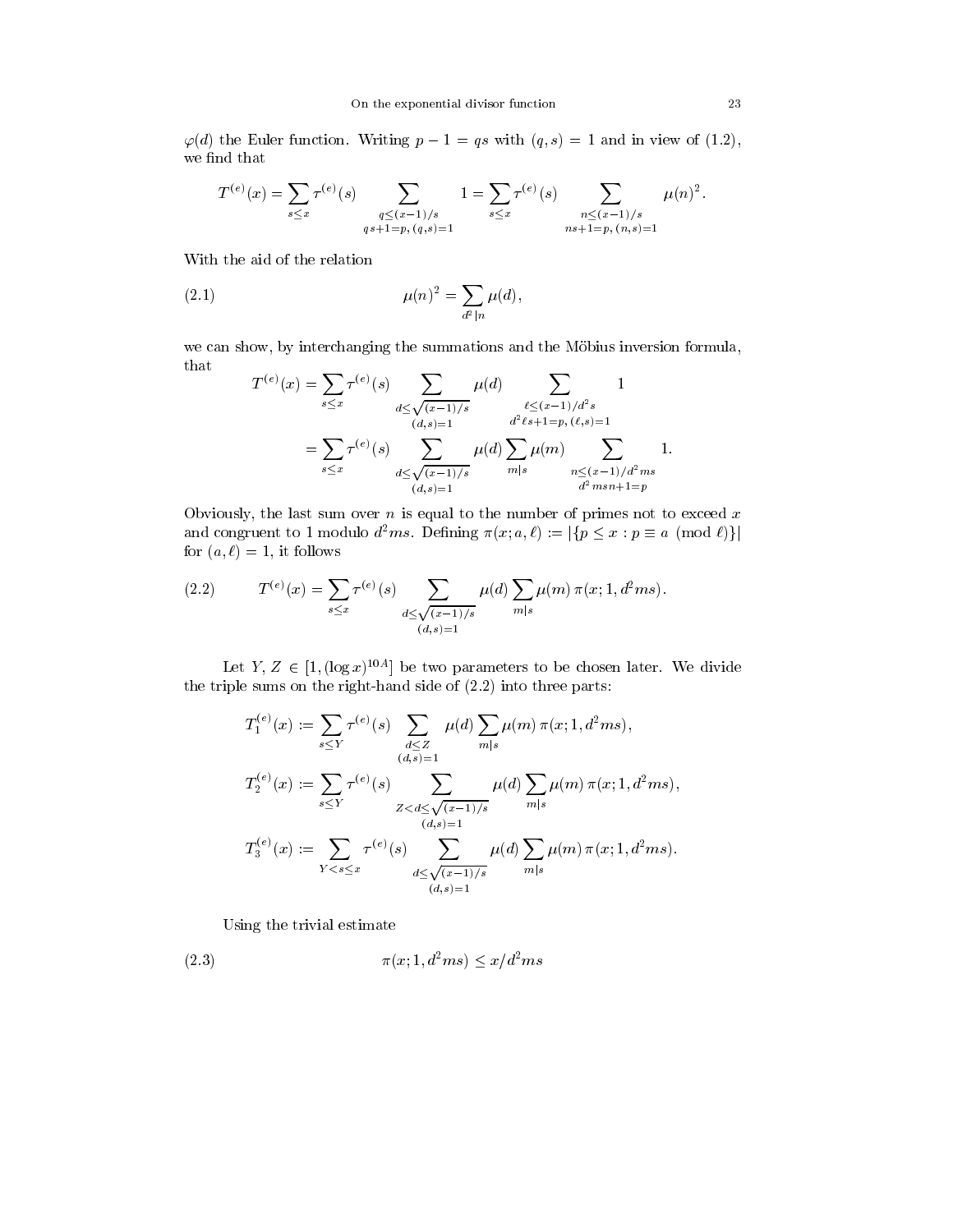and noticing that

$$
\sum_{s \le Y} \frac{\tau^{(e)}(s)}{\sqrt{s}} \sum_{m|s} \frac{|\mu(m)|}{m} \ll \prod_{p \le Y} \left(1 + \frac{2}{p} + O\left(\frac{1}{p^{3/2}}\right)\right) \ll (\log Y)^2,
$$

we deduce, by Abel summation, that

(2.4) 
$$
T_3^{(e)}(x) \ll x \sum_{s > Y} \frac{\tau^{(e)}(s)}{s} \sum_{m|s} \frac{|\mu(m)|}{m} \ll x \frac{(\log Y)^2}{\sqrt{Y}}.
$$

Similarly, we have

(2.5) 
$$
T_2^{(e)}(x) \le x \sum_{s \le Y} \frac{\tau^{(e)}(s)}{s} \sum_{m|s} \frac{|\mu(m)|}{m} \sum_{d>Z} \frac{|\mu(d)|}{d^2} \ll \frac{x}{Z}.
$$

It remains to evaluate  $T_1^{(z)}(x)$ . For this, we write  $T_1^{(z)}(x) = P_1(x, y) + R_1(x, y)$ , where

$$
P_1(x,y) := \sum_{s \le Y} \tau^{(e)}(s) \sum_{\substack{d \le Z \\ (d,s)=1}} \mu(d) \sum_{m|s} \mu(m) \frac{\operatorname{li} x}{\varphi(d^2 m s)},
$$
  

$$
R_1(x,y) := \sum_{s \le Y} \tau^{(e)}(s) \sum_{\substack{d \le Z \\ (d,s)=1}} \mu(d) \sum_{m|s} \mu(m) \left\{ \pi(x; 1, d^2 m s) - \frac{\operatorname{li} x}{\varphi(d^2 m s)} \right\}.
$$

Since  $d^2ms \leq (ds)^2 \leq (\log x)^{20A}$ , Siegel–Walfisz' theorem [11, Theorem II.8.5] gives us

$$
R_1(x, y) \ll x e^{-c_1 \sqrt{\log x}} Z \sum_{s \le Y} \tau^{(e)}(s) 2^{\omega(s)} \ll x e^{-c_1 \sqrt{\log x}} Z \sqrt{Y} \sum_{s \le Y} \tau^{(e)}(s) 2^{\omega(s)} / \sqrt{s}
$$
  

$$
\ll x e^{-c_1 \sqrt{\log x}} Z \sqrt{Y} \prod_{p \le Y} \left(1 + 4p^{-1} + O(p^{-3/2})\right) \ll x e^{-\frac{c_1}{2} \sqrt{\log x}},
$$

where  $c_1$  is an absolute positive constant.

For  $(d, s) = 1$  and  $m|s$ , we easily show that  $\varphi(d^2ms) = d\varphi(d)m\varphi(s)$ . Recalling the relation  $\sum_{m|s}\mu(m)/m=\varphi(s)/s,$  we have

$$
P_1(x,y) = \text{li } x \sum_{s \le Y} \frac{\tau^{(e)}(s)}{s} \sum_{\substack{d \le Z \\ (d,s)=1}} \frac{\mu(d)}{d\varphi(d)} = C \, \text{ li } x + O\left(\frac{(\log Y)^2}{\sqrt{Y}} \text{li } x + \frac{1}{Z} \text{li } x\right),
$$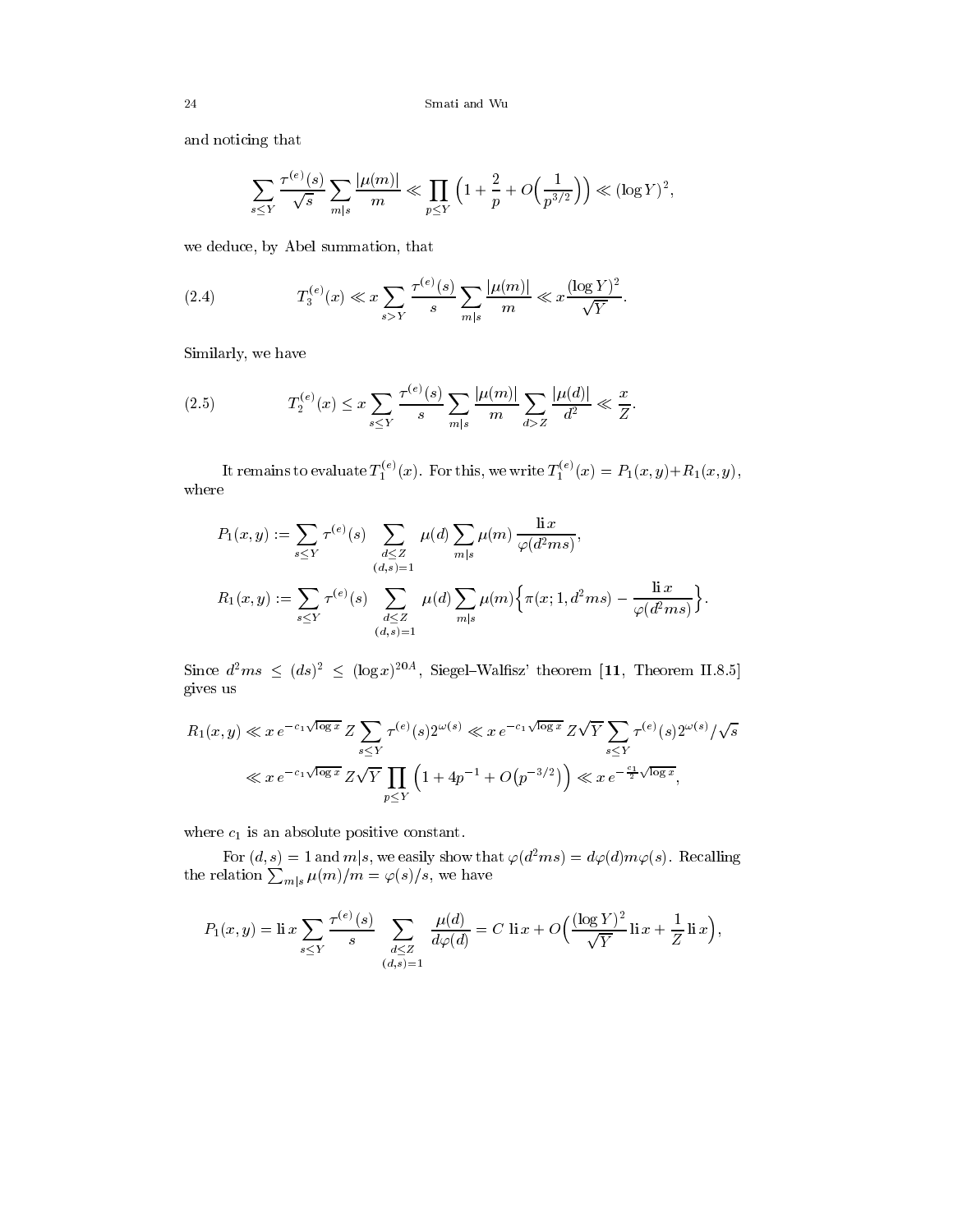where we have used the following identities

$$
\sum_{s} \frac{\tau^{(e)}(s)}{s} \sum_{(d,s)=1} \frac{\mu(d)}{d\varphi(d)} = \prod_{p} \left(1 - \frac{1}{p(p-1)}\right) \sum_{s} \frac{\tau^{(e)}(s)}{s} \prod_{p|s} \left(1 - \frac{1}{p(p-1)}\right)^{-1}
$$

$$
= \prod_{p} \left(1 - \frac{1}{p(p-1)}\right) \left(1 + \left(1 - \frac{1}{p(p-1)}\right)^{-1} \sum_{p=2}^{\infty} \frac{\tau(p)}{p^p}\right) = C.
$$

These estimates imply that

(2.6) 
$$
T_1^{(e)}(x) = C \operatorname{li} x + O\left(\frac{(\log Y)^2}{\sqrt{Y}} \operatorname{li} x + \frac{1}{Z} \operatorname{li} x + xe^{-\frac{c_1}{2}\sqrt{\log x}}\right).
$$

Combining  $(2.4)$ – $(2.6)$  with  $(2.2)$ , we obtain that

$$
T^{(e)}(x) = C \operatorname{li} x + O\left(\frac{x}{Z} + \frac{x(\log Y)^2}{\sqrt{Y}} + x e^{-\frac{c_1}{2}\sqrt{\log x}}\right).
$$

Now the required result follows from on taking  $Y = (\log x)^{3}$  and  $Z = (\log x)^{3}$ . The proof of Theorem 1 is finished.

*Remark 1.* (i) The relation (1.4) and Theorem 1 show that the integers n and  $p-1$  possess respectively  $A_1$  and C exponential divisors, in the average sense. The fact of  $C > A_1$  attests to the bad distribution of prime numbers p in the corresponding congruence class.

(ii) It is worth indicating that we use only Siegel–Walfisz' theorem and the trivial estimate  $(2.3)$  instead of the Bombieri–Vinogradov theorem and Brun– Titchmarsh's inequality, as in the classical divisor problem of Titchmarsh.

### $\mathbf{a}.$  Mean value of  $\tau \setminus (n-1)$  over integers free of large prime factors

Let  $P(n)$  be the largest prime factor of the integer  $n > 1$  with the convention  $P(1) = 1$ . For  $x \ge y \ge 2$ , we define  $u := (\log x)/\log y$  and

$$
S(x,y) := \{ n \le x : P(n) \le y \}, \quad \Psi(x,y) := |S(x,y)|, \quad T(x,y) := \sum_{n \in S(x,y)} \tau(n-1).
$$

Fouvry and Tenenbaum [6] proved that there exists a positive constant  $\eta$  such that the asymptotic formula (see  $(1.16)$  of  $[6]$ )

$$
T(x, y) = \Psi(x, y) \log x \left\{ 1 + O\left(\frac{\log(u+1)}{\log y}\right) \right\}
$$

holds uniformly in the region:  $x \geq 3$ ,  $x^{\eta \log_3 x/\log_2 x} \leq y \leq x$ .

In this section, we shall consider an analogue:  $T^{(e)}(x,y) := \sum_{n \in S(x,y)} \tau^{(e)}(n-1)$ . We have the following result.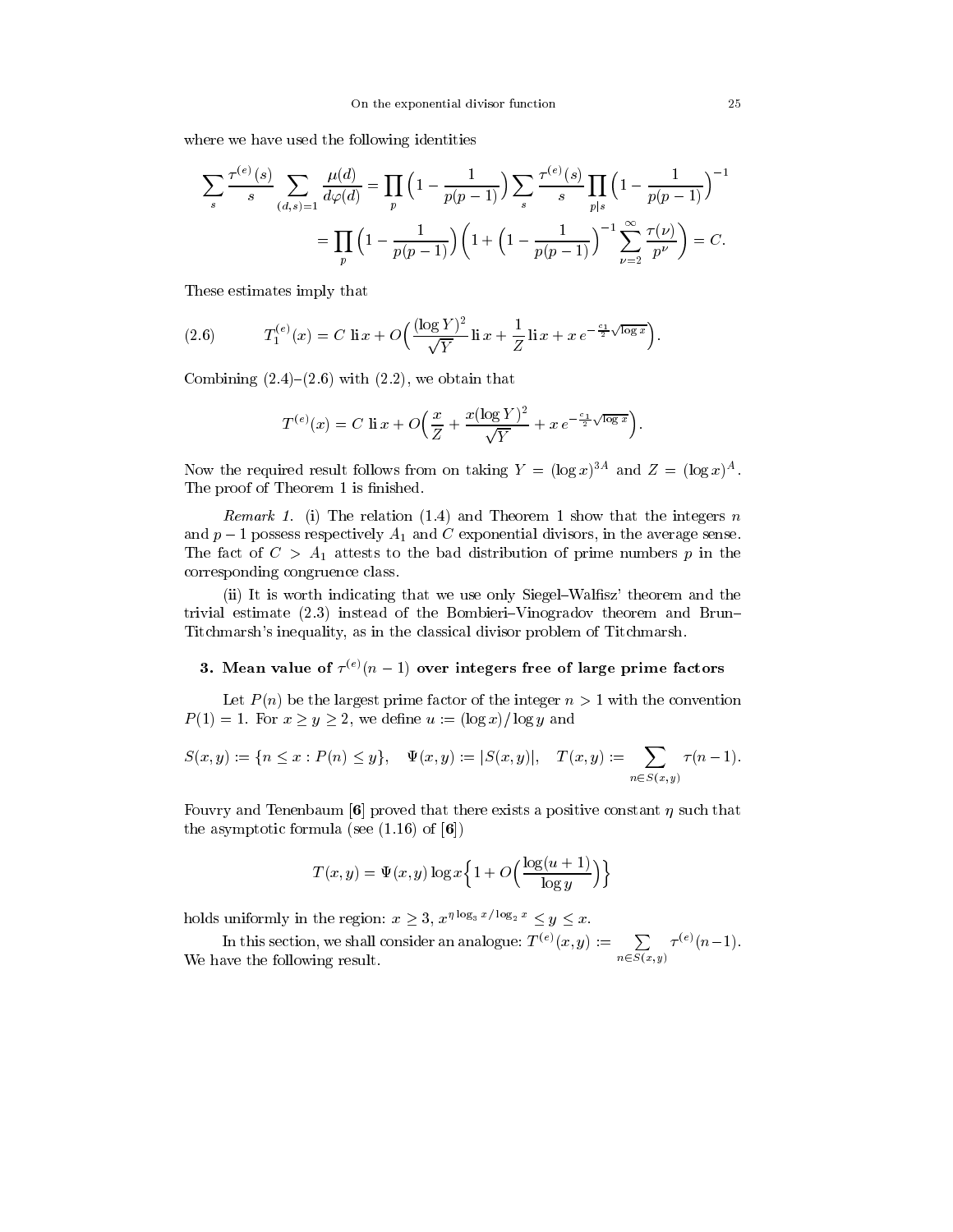THEOREM 2. Let  $A_1$  be defined as in (1.4). For any  $\varepsilon > 0$ , the asymptotic formula

$$
T^{(e)}(x,y) = A_1 \Psi(x,y) \{ 1 + O_{\varepsilon}((\log_2 y)^2 / \log y) \}
$$

holds uniformly for

$$
x \ge 3, \qquad \exp\left\{(\log x)^{2/3+\varepsilon}\right\} \le y \le x.
$$

*Proof.* Let  $\Psi(x, y; a, \ell) := |\{n \in S(x, y) : n \equiv a \pmod{\ell}\}|$ . As before, we can prove that

(3.1) 
$$
T^{(e)}(x,y) = \sum_{s \le x} \tau^{(e)}(s) \sum_{\substack{d \le \sqrt{(x-1)/s} \\ (d,s)=1}} \mu(d) \sum_{m|s} \mu(m) \Psi(x,y;1,d^2ms).
$$

Let  $Y, Z \in [1, x^{1/10}]$  be two parameters to be chosen later. We divide the triple sums on the right-hand side of (3.1) into three parts:

$$
T_1^{(e)}(x,y) := \sum_{s \le Y} \tau^{(e)}(s) \sum_{\substack{d \le Z \\ (d,s)=1}} \mu(d) \sum_{m|s} \mu(m) \Psi(x,y;1,d^2ms),
$$
  

$$
T_2^{(e)}(x,y) := \sum_{s \le Y} \tau^{(e)}(s) \sum_{\substack{Z < d \le \sqrt{(x-1)/s} \\ (d,s)=1}} \mu(d) \sum_{m|s} \mu(m) \Psi(x,y;1,d^2ms),
$$
  

$$
T_3^{(e)}(x,y) := \sum_{Y < s \le x} \tau^{(e)}(s) \sum_{\substack{d \le \sqrt{(x-1)/s} \\ (d,s)=1}} \mu(d) \sum_{m|s} \mu(m) \Psi(x,y;1,d^2ms).
$$

Using the inequality  $\Psi(x, y; 1, \ell) \leq x/\ell+1$ , we can prove, as in the proof of Theorem 1, that

(3.2) 
$$
T_2^{(e)}(x,y) \ll x/Z, \qquad T_3^{(e)}(x,y) \ll x(\log Y)^2/\sqrt{Y}.
$$

It remains to evaluate  $T_1^{(1)}(x,y)$ . For this, we write

(3.3) 
$$
T_1^{(e)}(x,y) = P_1(x,y) + R_1(x,y),
$$

where

$$
P_1(x, y) := \sum_{s \le Y} \tau^{(e)}(s) \sum_{d \le Z, (d, s) = 1} \mu(d) \sum_{m|s} \mu(m) \frac{\Psi_{d^2ms}(x, y)}{\varphi(d^2ms)},
$$
  
\n
$$
R_1(x, y) := \sum_{s \le Y} \tau^{(e)}(s) \sum_{d \le Z, (d, s) = 1} \mu(d) \sum_{m|s} \mu(m) E(x, y; 1, d^2ms),
$$
  
\n
$$
\Psi_{\ell}(x, y) := |\{n \in S(x, y) : (n, \ell) = 1\}|, \qquad E(x, y; a, \ell) := \Psi(x, y; a, \ell) - \frac{\Psi_{\ell}(x, y)}{\varphi(\ell)}.
$$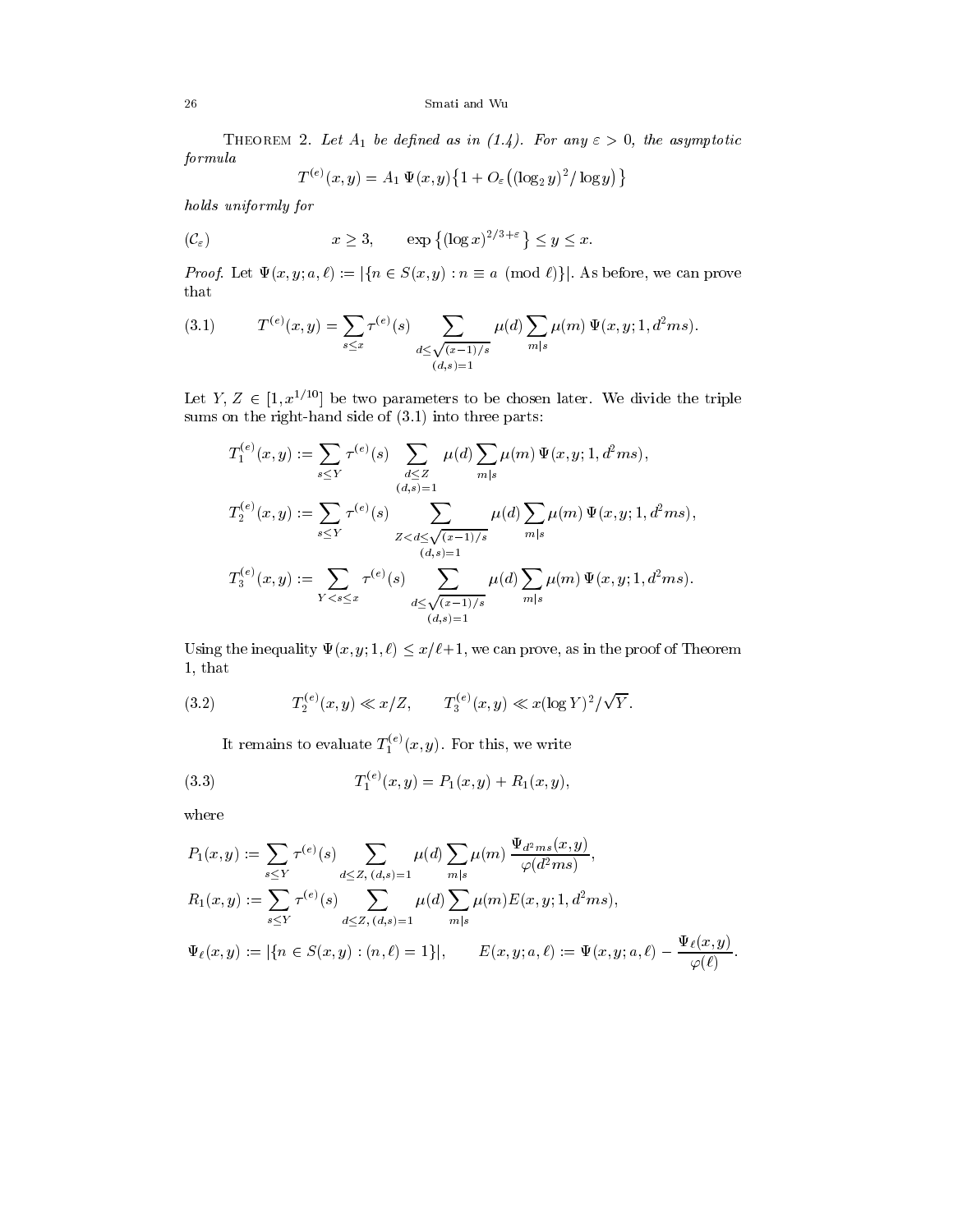In order to control the error term  $R_1(x, y)$ , we need an estimate of Bombieri-Vinogradov type for  $S(x, y)$ : For any fixed  $A > 0$  and  $\varepsilon > 0$ , the inequality

(3.4) 
$$
\sum_{\ell \leq \sqrt{x}/\exp\{(\log x)^{1/3}\}} \tau(\ell)^3 \max_{(a,\ell)=1} |E(x,y;a,\ell)| \ll_{A,\varepsilon} \frac{\Psi(x,y)}{(\log x)^A}
$$

holds uniformly in the region  $(C_{\varepsilon})$ . This is (7.1) of Fouvry and Tenenbaum [7]. Introducing

$$
w(\ell):=\sum_{s\leq Y}\sum_{\substack{d\leq Z\\d^2m s=\ell}}\sum_{m\leq Y}\tau^{(e)}(s)\mu(d)^2\mu(m)^2
$$

we can write  $|R_1(x,y)| \leq \sum_{\ell \leq (YZ)^2} w(\ell) |E(x,y; 1,\ell)|$ . Obviously we have  $w(\ell) \leq$  $\tau(\ell)$ <sup>3</sup>. Since  $(YZ)^2 \leq x^{2/5}$ , the estimate (3.4) implies that

(3.5) 
$$
|R_1(x,y)| \leq \sum_{\ell \leq x^{2/5}} \tau(\ell)^3 |E(x,y;1,\ell)| \ll_{A,\varepsilon} \frac{\Psi(x,y)}{(\log x)^A}.
$$

In order to approximate to the quantity  $\Psi_{d^2ms}(x, y)$  in the principal term  $P_1(x, y)$ , we shall need Theorem 1 of Fouvry and Tenenbaum [5]: Under the following conditions

$$
(H_{\varepsilon}) \qquad x \ge 3, \qquad \exp\left\{(\log_2 x)^{5/3+\varepsilon}\right\} \le y \le x,
$$

$$
(Q_{\varepsilon}) \qquad \log_2(\ell+2) \le \left(\frac{\log y}{\log(u+1)}\right)^{1-\varepsilon},
$$

we have uniformly

$$
\Psi_{\ell}(x,y) = \frac{\varphi(\ell)}{\ell} \Psi(x,y) \left\{ 1 + O\left(\frac{\log_2(\ell y) \log_2 x}{\log y}\right) \right\}.
$$

Since  $d^2ms \leq (YZ)^2 \leq x^{2/5}$  and  $(x, y)$  is in the region  $(\mathcal{C}_{\varepsilon})$ , it is clear that the conditions  $(H_{\varepsilon})$  and  $(Q_{\varepsilon})$  are satisfied. Hence we have

$$
(3.6)P_1(x,y) = \Psi(x,y)\Big\{\sum_{s\leq Y} \frac{\tau^{(e)}(s)\varphi(s)}{s^2} \sum_{d\leq Z, (d,s)=1} \frac{\mu(d)}{d^2} + O_{\varepsilon}\Big(\frac{\log_2(YZy)\log_2 x}{\log y}\Big)\Big\}
$$
  
=  $A_1 \Psi(x,y)\Big\{1 + O_{\varepsilon}\Big(\frac{\log_2(YZy)\log_2 x}{\log y} + \frac{(\log Y)^2}{\sqrt{Y}} + \frac{1}{Z}\Big)\Big\}.$ 

The estimates  $(3.3)-(3.6)$  imply that  $T^{(e)}(x,y) = A_1 \Psi(x,y) \{1+O_{\varepsilon}(R)\}\,$ , with

$$
R := \frac{\log_2(YZy) \log_2 x}{\log y} + \frac{x(\log Y)^2}{\Psi(x,y)\sqrt{Y}} + \frac{x}{\Psi(x,y)Z}.
$$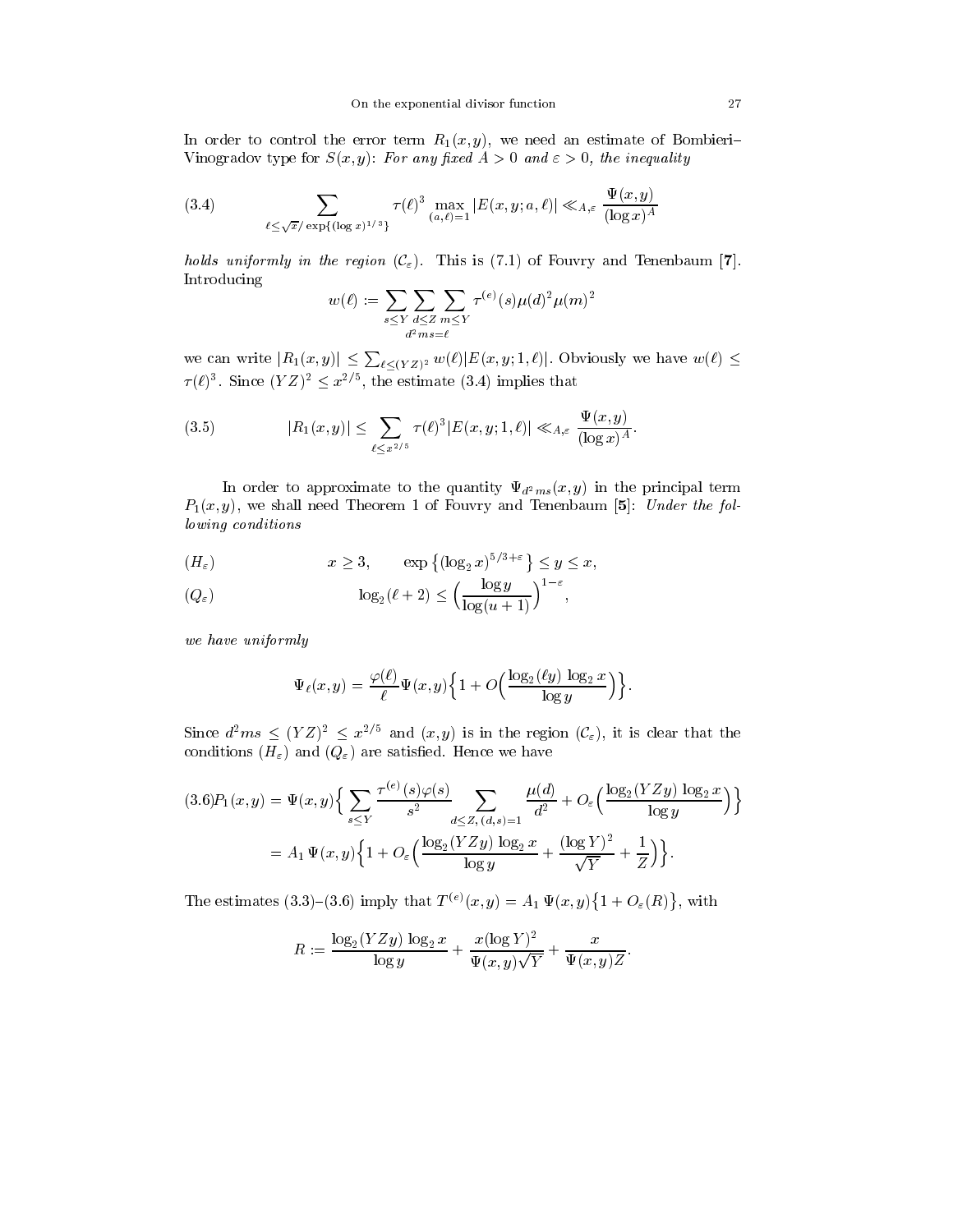Taking  $Y = Z = x^{1/10}$  and using  $\Psi(x, y) \gg x u^{-3u}$  valid for  $x \ge y \ge 2$  [11, Theorem III.5.13], we can show that

$$
x(\log Y)^2/\Psi(x,y)\sqrt{Y} + x/\Psi(x,y)Z \ll 1/\log x.
$$

This concludes the proof of Theorem 2.

4. Maximal orders for 
$$
\Omega\big(\tau^{(e)}(n)\big),\, \omega\big(\tau^{(e)}(n)\big)
$$
 and  $\tau^{(e)}\big(\tau^{(e)}(n)\big)$ 

 $\mathcal{N}$  and  $\mathcal{N}$  and  $\mathcal{N}$  and the number of number of number of number of number of number of number of number of number of number of number of number of number of number of number of number of number of number o number of distinct prime factors of n, i.e.  $\Omega(n) := \sum_{p^{\nu} \parallel n} \nu$  and  $\omega(n) := \sum_{p \mid n} 1$ .  $\mathcal{L}$  investigated the maximal orders for  $\mathcal{L}$  investigated the maximal order for  $\mathcal{L}$  investigated the maximal order for  $\mathcal{L}$  $(\tau(n))$  and  $\log \tau(\tau(n))$ . Recently Ivic [9] further developed the method of [3] to study the maximal orders for  $\omega(f(n))$  and  $\log f(f(n))$  for a fairly wide class of prime independent, integer valued multiplicative functions f. Their results (cf.  $(3.3)$  and  $(3.4)$  of [3],  $(11)$  and  $(12)$  of  $[9]$ ) are approximate. As they indicated, it seems difficult to determine precisely these maximal orders, even in the case of  $f(n) = \tau(n)$ ,  $a(n)$  (the number of nonisomorphic abelian groups of order  $n$ ).

In this section, we consider another interesting example:  $f(n) = \tau^{\vee} \wedge (n)$ .

 $\mathbf{I}$  and order  $\mathbf{I}$  is a maximum order for  $\mathbf{I}$  (if  $\mathbf{I}$  is a . . . . . .  $\tau^{(e)}(n)$  is  $(\log n)/2 \log_2 n$ .

 $\{1,2,3,4,5\}$  and the contract for the form  $\{1,3,4,7,8\}$  . The contract of  $\{1,3,4,7,8\}$ . . . . . .  $\tau^{(e)}(n)$  is  $(\log_2 n)/(\log 2) \log_3 n$ .

(iii) We have

(4.1) 
$$
\log \tau^{(e)}(\tau^{(e)}(n)) \leq \{1 + o(1)\} \left(\frac{\log_2 n}{\log_3 n}\right)^2.
$$

In addition, the inequality

(4.2) 
$$
\log \tau^{(e)}(\tau^{(e)}(n)) \geq {\log 2 + o(1)} \frac{\log_2 n}{\log_3 n}
$$

holds for infinitely many integers  $n$ .

Proof. On the one hand, using the relation  $(1.3)$ , we immediately see that

$$
\Omega(\tau^{(e)}(n)) \le \frac{\log \tau^{(e)}(n)}{\log 2} \le \left\{\frac{1}{2} + o(1)\right\} \frac{\log n}{\log_2 n}.
$$

On the other hand, putting  $n_k := (p_1 p_2 \cdots p_k)$   $(k = 1, 2, \cdots)$ , where  $p_j$  denotes the jth prime number, we have  $(\tau^{(e)}(n_k)) = \Omega(2^k) = k.$  It is clear that  $\log n_k \leq$  $2k \log p_k$  and Chebyshev's estimate implies that  $\log n_k \gg p_k$ . Thus it follows that  $k \geq (\log n_k)/(2 \log_2 n_k) \{1+O(1/\log_2 n_k)\}\.$  This proves the first assertion.

In view of  $(1.1)$ , we can write that

(4.3) 
$$
\omega(\tau^{(e)}(n)) = \omega\Big(\prod_{p^{\nu} \parallel n} \tau(\nu)\Big) = \omega\Big(\prod_{p^{\nu} \parallel n} \prod_{p^{\prime} \mu \parallel \nu} (\mu + 1)\Big).
$$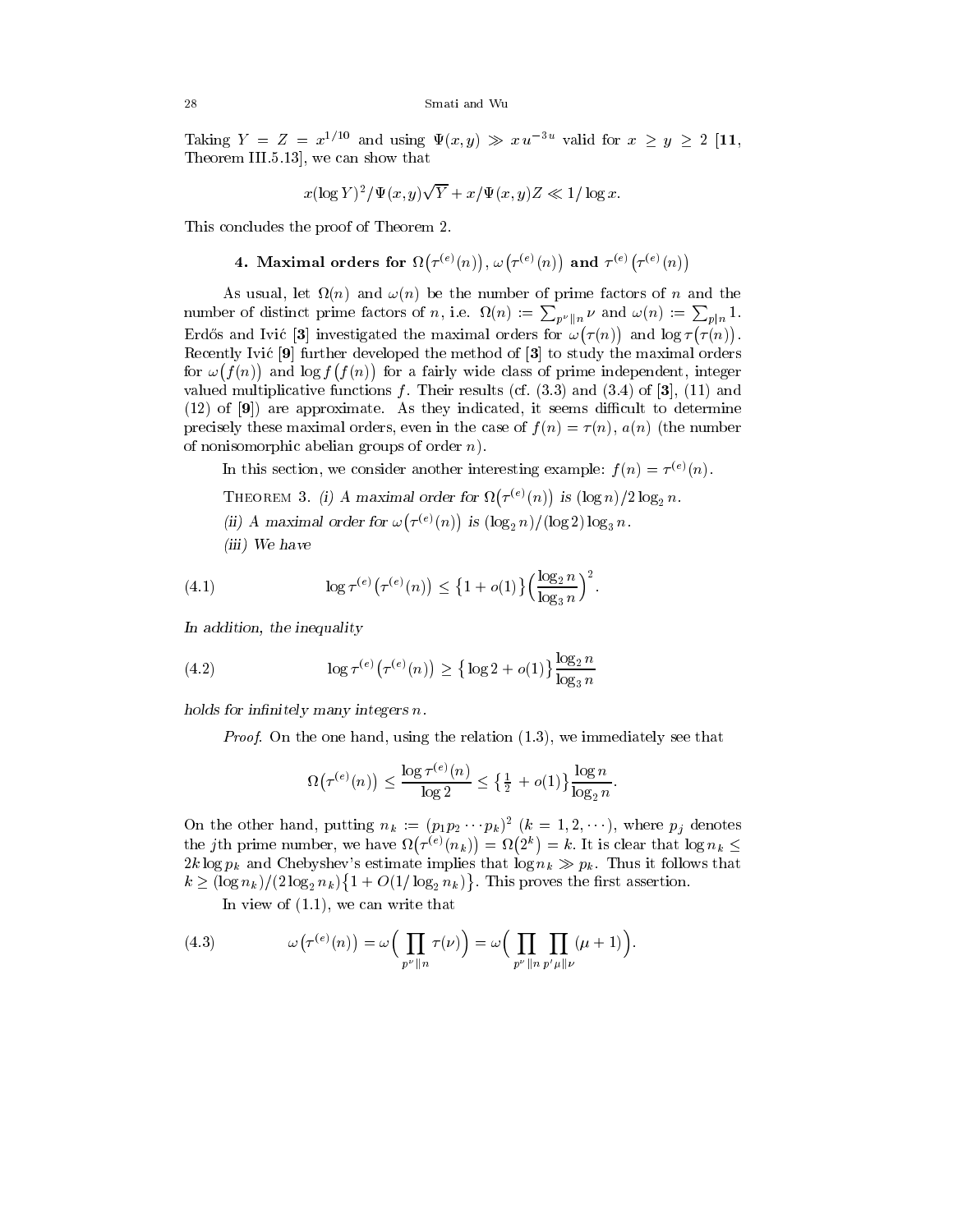Noticing that  $\mu \leq (\log \nu)/\log 2$  and  $\nu \leq (\log n)/\log 2$ , we have  $\mu \leq (\log_2 n)/\log 2+$  $O(1)$ . It is clear that the right-hand side of  $(4.3)$  does not exceed the number of prime numbers  $\leq \log_2 n / \log 2 + O(1)$ , i.e.

$$
\omega(\tau^{(e)}(n)) \le \pi \big( \log_2 n / \log 2 + O(1) \big) \le \Big\{ \frac{1}{\log 2} + O\Big(\frac{1}{\log_3 n}\Big) \Big\} \frac{\log_2 n}{\log_3 n}.
$$

In order to establish the lower bound, we consider  $n_k := \prod_{i=1}^k p_i^{2^{k_i}} \quad (k \in \mathbb{N})$ .  $\mathbf{w}$  . The set of  $\mathbf{w}$   $\tau^{(e)}(n_k)$  =  $\omega(\prod_{i=1}^k \tau(2^{p_i-1})) = \omega(\prod_{i=1}^k p_i) = k$  and  $2^{p_k-1} \log p_k \le$  $\log n_k \leq 2^{p_k-1}k\log p_k$ . Using the relation  $p_k \thicksim k\log k$ , we find  $k \thicksim \frac{\log 2^{-k}}{(\log 2)}\log_3 n_k$  $(k \to \infty).$ 

Finally we consider (iii). We write  $\log \tau^{(e)}(\tau^{(e)}(n)) = \sum_{p^{\nu} \| \tau^{(e)}(n)} \log \tau(\nu)$ . For  $p^{\nu} \parallel \tau^{(e)}(n)$ , the relation (1.3) implies that  $\nu \leq (\log \tau^{(e)}(n))/\log 2 \leq {\frac{1}{2} + \frac{1}{2}}$  $o(1)$ (log n)/log<sub>2</sub> n. Thus by a well-known result, we get

$$
\log \tau(\nu) \le \left\{ \log 2 + o(1) \right\} \frac{\log \nu}{\log_2 \nu} \le \left\{ \log 2 + o(1) \right\} \frac{\log_2 n}{\log_3 n}.
$$

This and (ii) yield that

$$
\log \tau^{(e)}(\tau^{(e)}(n)) \leq {\log 2 + o(1)} \frac{\log_2 n}{\log_3 n} \omega(\tau^{(e)}(n)) \leq {\left\{1 + o(1)\right\}} \left(\frac{\log_2 n}{\log_3 n}\right)^2.
$$

This proves the inequality (4.1).

Next let  $n_k := (p_1 p_2 \cdots p_{p_1 p_2 \cdots p_k})$   $(k = 1, 2, \cdots)$ , we have

(4.4) 
$$
\log \tau^{(e)}(\tau^{(e)}(n_k)) = \log \tau^{(e)}(2^{p_1 p_2 \cdots p_k}) = \log \tau(p_1 p_2 \cdots p_k) = k \log 2.
$$

We easily see that

$$
\log n_k = 2 \sum_{j \leq p_1 p_2 \cdots p_k} \log p_j \asymp p_{p_1 p_2 \cdots p_k} \asymp p_1 p_2 \cdots p_k \log (p_1 p_2 \cdots p_k),
$$

thus  $\log_2 n_k = \log(p_1 p_2 \cdots p_k) + O(\log_3 n_k) \le k \log p_k + O(\log_3 n_k)$ . It is clear that  $\log_2 n_k \gg \log(p_1 p_2 \cdots p_k) \gg p_k$  and  $\log p_k \leq \log_3 n_k + O(1)$ . Therefore

(4.5) 
$$
k \ge \left\{ 1 + O\left(\frac{1}{\log_3 n_k}\right) \right\} \frac{\log_2 n_k}{\log_3 n_k}.
$$

Now the required estimate (4.2) follows from (4.4) and (4.5), completing the proof.

As application of Theorem 3(ii), we state the asymptotic formula, which contains a better error term than that in  $|\mathbf{\delta}|$  for this special function  $\tau^{(+)}(n)$  (see  $(4.4)$  and Theorem 5 of  $[8]$ .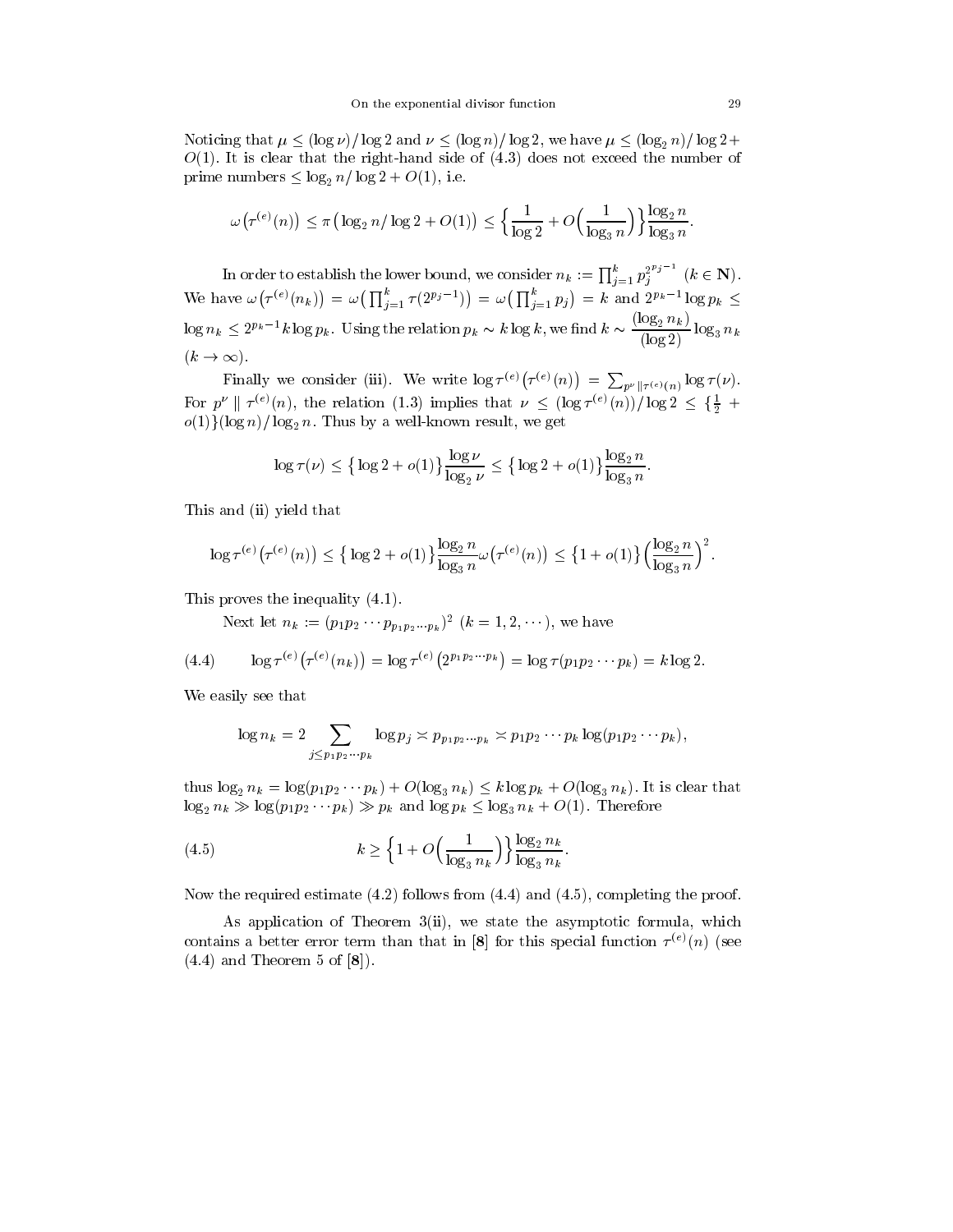## 30 Smati and Wu

COROLLARY 1. Let  $g(k) := \prod_{p|k} p/(p+1)$ , we have

$$
\sum_{n\leq x}\omega(\tau^{(e)}(n))=\frac{6x}{\pi^2}\sum_{s=1}^{\infty}\frac{\omega(\tau^{(e)}(s))g(s)}{s}+O\Big(\sqrt{x}\,\frac{(\log x)^2\log_2 x}{\log_3 x}\Big).
$$

Proof. This can be verified by the same argument as in [8].

## 5. values of  $\tau \sim (n)$  compared to  $\omega(n)$

In this section, we shall make a comparison between exponential divisors and prime factors of integers. Although the maximal order of  $\tau \vee \nu$  is much larger than that of  $\omega(n)$ , but the average order of  $\tau^{(n)}(n)$  is  $A_1$  and the average order of  $\omega(n)$  is log<sub>2</sub> n, so that almost all n satisfy  $\omega(n) > \tau^{(e)}(n)$ . Precisely, we have the following result.

THEOREM 4. For any fixed  $A > 0$ , we have

(5.1) 
$$
\sum_{n \le x, \, \omega(n) > \tau^{(e)}(n)} 1 = x + O_A(x/(\log_2 x)^A).
$$

*Proof.* Putting  $S := \sum_{n=1}^{\infty} 1$ , it follow  $n \leq x, \omega(n) \leq \tau^{(e)}(n)$ 1, it follows, by Cauchy–Schwarz' inequality, the contract of the contract of the contract of the contract of the contract of the contract of the contract of the contract of the contract of the contract of the contract of the contract of the contract of the  $(5.2)$ 

$$
S \le 1 + \sum_{1 < n \le x} \left( \frac{\tau^{(e)}(n)}{\omega(n)} \right)^A \le 1 + \left\{ \sum_{1 < n \le x} \tau^{(e)}(n)^{2A} \right\}^{1/2} \left\{ \sum_{1 < n \le x} \omega(n)^{-2A} \right\}^{1/2}.
$$

Let  $h(n)$  be the multiplicative function defined by  $1 * h(n) = \tau^{(e)}(n)^{24}$ . It is easy to see that  $h(p) = 0$  and  $h(p^{\nu}) = \tau(\nu)^{2A} - \tau(\nu - 1)^{2A}$  for  $\nu \geq 2$ . Thus the series  $\sum_{n=1}^{\infty} h(n)n^{-s}$  converges absolutely for Ree  $s > \frac{1}{2}$ , and this implies

(5.3) 
$$
\sum_{n \le x} \tau^{(e)}(n)^{2A} \le x \sum_{m \le x} |h(m)|/m \ll x.
$$

Without loss of generality, we can suppose that  $A$  is an integer. By Theorem 12 of [2], we have  $\sum_{1 \leq n \leq x} \omega(n)^{-2A} \ll x/(\log_2 x)^{2A}$ . Now the relation (5.1) follows from  $(5.2)$  and  $(5.3)$ . This completes the proof of Theorem 4.

The following result, due to IVIC, exhibits integers n for which  $\omega(n) = \tau \vee (n)$ .

THEOREM 5. For each  $A > 0$ , there exists two positive constants  $C_1(A)$ ,  $C_2(A)$ such that

(5.4) 
$$
C_1(A)x(\log_2 x)^A/\log x \leq \sum_{n \leq x, \, \omega(n) = \tau^{(e)}(n)} 1 \leq C_2(A)x/(\log_2 x)^A.
$$

*Proof.* Obviously the second inequality of  $(5.4)$  immediately follows from Theorem 4. In order to prove the first one, we suppose, as before, that  $A$  is an integer.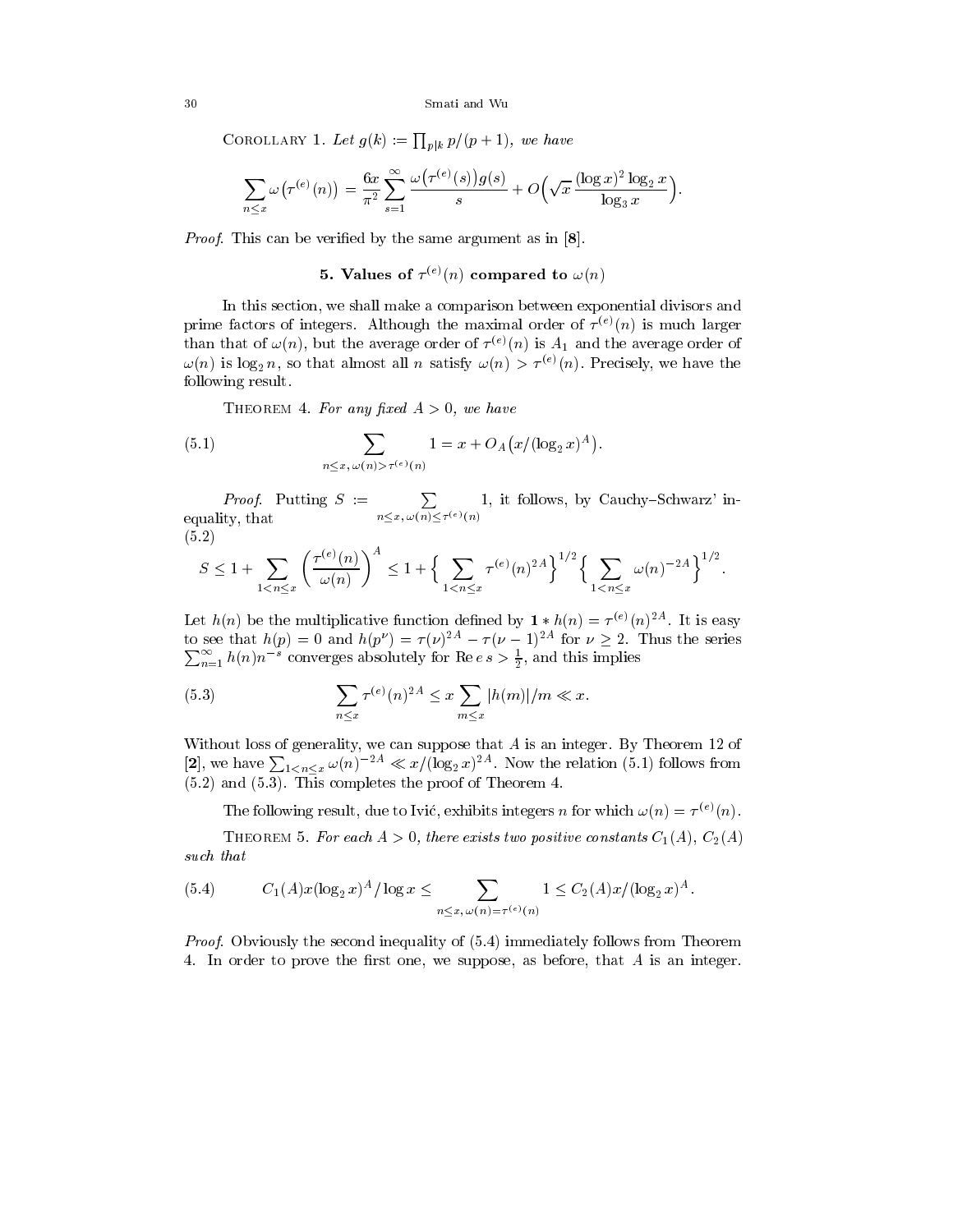Considering the integer of type  $n = 2^{2^m} p_1 \cdots p_A$ , where  $p_1, \cdots, p_A$  are distinct odd prime numbers, then we have  $\tau^{(e)}(2^{2^n}p_1 \cdots p_A) = \tau^{(e)}(2^n)$  $=\tau^{(e)}(2^{2^{n}}) = \tau(2^{A}) = A + 1 =$  $\omega(2^{2^{n}} p_1 \cdots p_A)$ . Thus w

(5.5) 
$$
\sum_{n \le x, \, \omega(n) = \tau^{(e)}(n)} 1 \ge \sum_{n \le x/2^{2^A}, \, \omega(n) = A, \, 2 \nmid n} \mu(n)^2.
$$

Introducing the function  $H_r(x) := \sum_{n \le x, \omega(n)=r, 2 \nmid n} \mu(n)^2$  we easily see that (cf. (5.14)<br>of [8]) of [8])

$$
H_r(x) + H_{r-1}(x/2) = \sum_{n \le x, \, \omega(n)=r} \mu(n)^2 = \{1 + o(1)\} \frac{x}{\log x} \frac{(\log_2 x)^{r-1}}{(r-1)!}.
$$

Since  $(5.5)$  holds for any positive integer A, we must have that

$$
\sum_{n \le x, \, \omega(n) = \tau^{(e)}(n)} 1 \ge \frac{1}{2} \left\{ H_{A+1}(x/2^{2^{A+1}}) + H_A(x/2^{2^A}) \right\}
$$
  
 
$$
\ge \frac{1}{2} \left\{ H_{A+1}(x/2^{2^{A+1}}) + H_A(x/2^{2^{A+1}+1}) \right\} \gg_A x(\log_2 x)^A / \log x.
$$

This proves Theorem 5.

Opposite to the usual divisor function  $\tau(n)$ , we shall show that  $\sum_{n \leq x} \tau^{(e)}(n)$ is dominated by a large number (actually almost all inyegers  $\leq x$ ) of normal integers.

THEOREM 6. For any  $\varepsilon \in (0,1)$ , we have

(5.6) 
$$
\sum_{n \le x} \tau^{(e)}(n) \ll x/(\log x)^n
$$

$$
|\omega(n) - \log_2 x| > \varepsilon \log_2 x
$$

with  $\eta := \min \{(1 + \varepsilon) \log(1 + \varepsilon) - \varepsilon, (1 - \varepsilon) \log(1 - \varepsilon) + \varepsilon\} > 0$ . In particular, the mean value  $(1/x)\sum_{n\leq x}\tau^{(e)}(n)$  is given by the integers such that  $\omega(n)=\log_2 x +$ O  $(\xi(x)\sqrt{\log_2 x})$ , where  $\xi(x)$ ), where  $\xi(x) \to \infty$ ,  $\xi(x) = o(\sqrt{\log_2 x})$ .  $\cup$   $\angle$  x  $\angle$  x  $\angle$  x  $\angle$  x  $\angle$  x  $\angle$  x  $\angle$  x  $\angle$  x  $\angle$  x  $\angle$  x  $\angle$  x  $\angle$  x  $\angle$  x  $\angle$  x  $\angle$  x  $\angle$  x  $\angle$  x  $\angle$  x  $\angle$  x  $\angle$  x  $\angle$  x  $\angle$  x  $\angle$  x  $\angle$  x  $\angle$  x  $\angle$  x  $\angle$  x  $\angle$  x  $\angle$  x  $\angle$  x  $\angle$  x  $\mathbf{v}$  and  $\mathbf{v}$  are all  $\mathbf{v}$  and  $\mathbf{v}$  are all  $\mathbf{v}$  and  $\mathbf{v}$ 

*Proof.* For each  $z > 0$ , the function  $\tau \vee (n)z \vee z$  is multiplicative and  $\tau^{(e)}(p)z^{\omega(p)}=z$  for all prime numbers p. Thus we have that  $\sum_{n=1}^{\infty} \tau^{(e)}(n)z^{\omega(n)}n^{-s}$  $z = \zeta(s)$  (c) s for Rees  $z_1$ , where  $\zeta(s)$  is the Riemann zeta-function and  $\zeta(s)$  is a Dirichlet series absolutely convergent for  $\mathrm{Re} \, \epsilon \, s \, > \, \frac{1}{2}$ . By a standard analytic argument (see the proof of  $\mathbb{I}$ ), we can show that  $\mathbb{I}$  is  $\mathbb{I}$ 

$$
\sum_{n\leq x}\tau^{(e)}(n)z^{\omega(n)}\ll x(\log x)^{z-1}.
$$